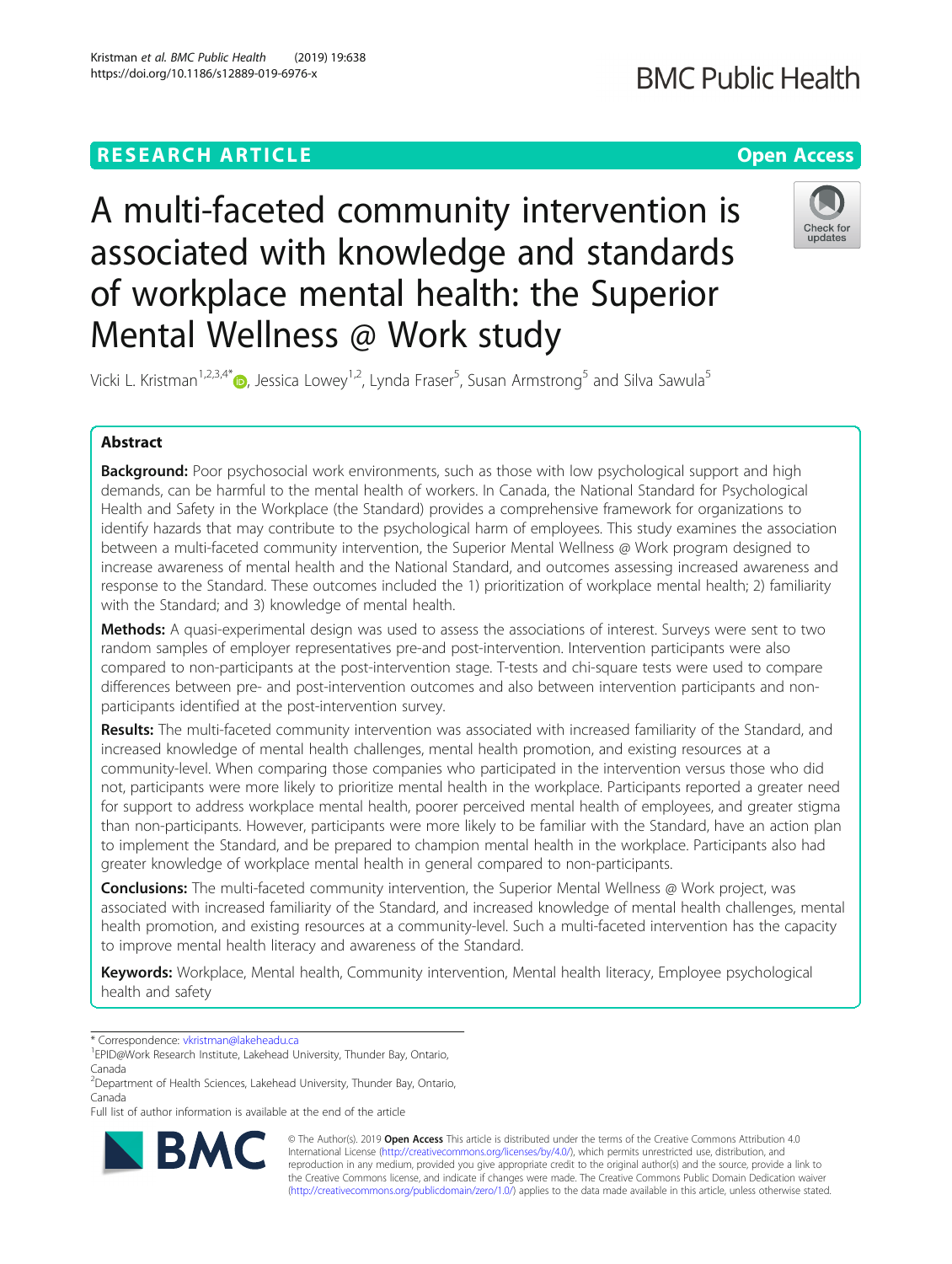# Background

Common mental disorders are major contributors to the global burden of disease  $[1]$  $[1]$  $[1]$ . One in every five people will experience a common mental disorder at some point in their life [\[2\]](#page-10-0). Common mental disorders include depression, post-traumatic stress disorder (PTSD), panic disorder, and anxiety [\[2\]](#page-10-0). The annual cost of major depressive disorder alone was estimated to be approximately \$210.5 billion in 2010 in the US, with 45–47% attributable to direct costs, 5% to suicide-related costs, and 48–50% to workplace costs [[3](#page-10-0)], those being primarily (88%) lost productivity [[4\]](#page-10-0).

Common mental disorders have surpassed musculoskeletal disorders as the number one health concern in the workplace. At any one time, 10 to 12 % of the working population is experiencing a mental health disorder [[5,](#page-10-0) [6\]](#page-10-0). Depression and simple phobia are the most prevalent disorders in the working population and are consistently associated with presenteeism (i.e., lost productivity while at work) over absenteeism [\[7](#page-10-0)]. In Canada, the annual productivity impact of mental illness in the workplace was estimated to be over \$6.4 billion in 2011, increasing to \$16 billion in 2041 [\[8](#page-10-0)]. PTSD and panic disorder have the highest rates of mental health service use [\[8](#page-10-0)]. Other than simple phobia, all anxiety disorders are associated with impairment in workplace performance [[8\]](#page-10-0). Common mental disorders affect everyone, even if workers are personally not experiencing a mental disorder; they often have a family member, friend or co-worker who is.

Substantial research has shown that jobs with poor psychosocial work environments, those that include workplace factors associated with poor psychological health and safety, can be harmful to the mental health of workers [[6,](#page-10-0) [9](#page-10-0)–[12](#page-10-0)]. Karasek and Theorell's demand- control model hypothesizes that high job stress (high job strain and low control over the job environment) will be harmful to health [\[13](#page-10-0)]. Using this model, many studies have shown that high job stress is associated with risk for common mental disorders among employees [[9](#page-10-0)–[11,](#page-10-0) [14](#page-10-0)–[16\]](#page-10-0).

In addition to the negative effects of job stress on both employees and employers, there is mounting legal pressure for employers to ensure a psychologically safe workplace. "Changes in labour law, occupational health and safety, employment standards, workers compensation, the contract of employment, tort law, and human rights decisions are all pointing to the need for employers to provide a psychologically safe workplace. In addition, human rights require a duty to accommodate mental disabilities." [\[17](#page-10-0)] Hence, there is a strong need for employers to improve the psychosocial work environment of their workplace.

Common workplace interventions for promoting mental health in the workplace include: cognitive behavioural therapy (CBT)-based interventions; physical activity or relaxation training interventions to reduce stress; and skill- building/training courses to engage employees in their work (job design is a common component) [\[18](#page-10-0)]. A recent systematic review synthesized evidence from 11 studies (one service coordination study and 10 multi-domain studies) examining the effectiveness of workplace-based return-to-work (RTW) interventions and work disability management for mental health [\[19\]](#page-10-0). The multi-domain studies included components from health-focused interventions, service coordination interventions, or work modification interventions. The findings suggest that: work- focused CBT interventions can help reduce lost time and costs associated with work disability for common mental disorders; and multi-domain interventions for mental health conditions improve work functioning after return-to-work [[19](#page-10-0)]. Hence, integrated intervention approaches to workplace mental health have been recommended to combine the strengths of medicine, public health and psychology, and optimize the prevention and management of mental health problems in the workplace [\[20\]](#page-10-0).

In Canada, one such integrated intervention is the National Standard for Psychological Health and Safety in the Workplace (the Standard) [\[21\]](#page-10-0). The Standard provides a comprehensive framework for organizations to identify hazards that may contribute to the psychological harm of employees. It was developed "in the context of a large body of scientific literature from many relevant areas of workplace health and safety, law, and social science." [[21](#page-10-0)] The Standard was established to help organizations strive towards the vision of a psychologically healthy and safe workplace that actively works to prevent harm to worker psychological health, including in negligent, reckless or intentional ways, and promotes psychological well-being. It addresses the psychological health and safety aspects within the control, responsibility, or influence of the workplace that can have an impact within, or on, the workforce. This includes the way people interact on a daily basis, working conditions, management practices, and the way decisions are made and communicated.

The Standard outlines 13 identified and measureable workplace factors that have the potential to impact worker mental health, psychological safety, and participation (Table [1](#page-2-0)) [[21](#page-10-0)]. Implementation of the Standard requires a multi-step process which applies universally, but the actions within the process should be customized to meet the unique needs of each workplace. Currently the guidelines set in the Standard are voluntary and thus workplaces unaware of the Standard will not implement it. Therefore, we developed the Superior Mental Wellness @ Work program, a multi-faceted community intervention designed to increase workplace awareness of mental health and the Standard and to encourage employers to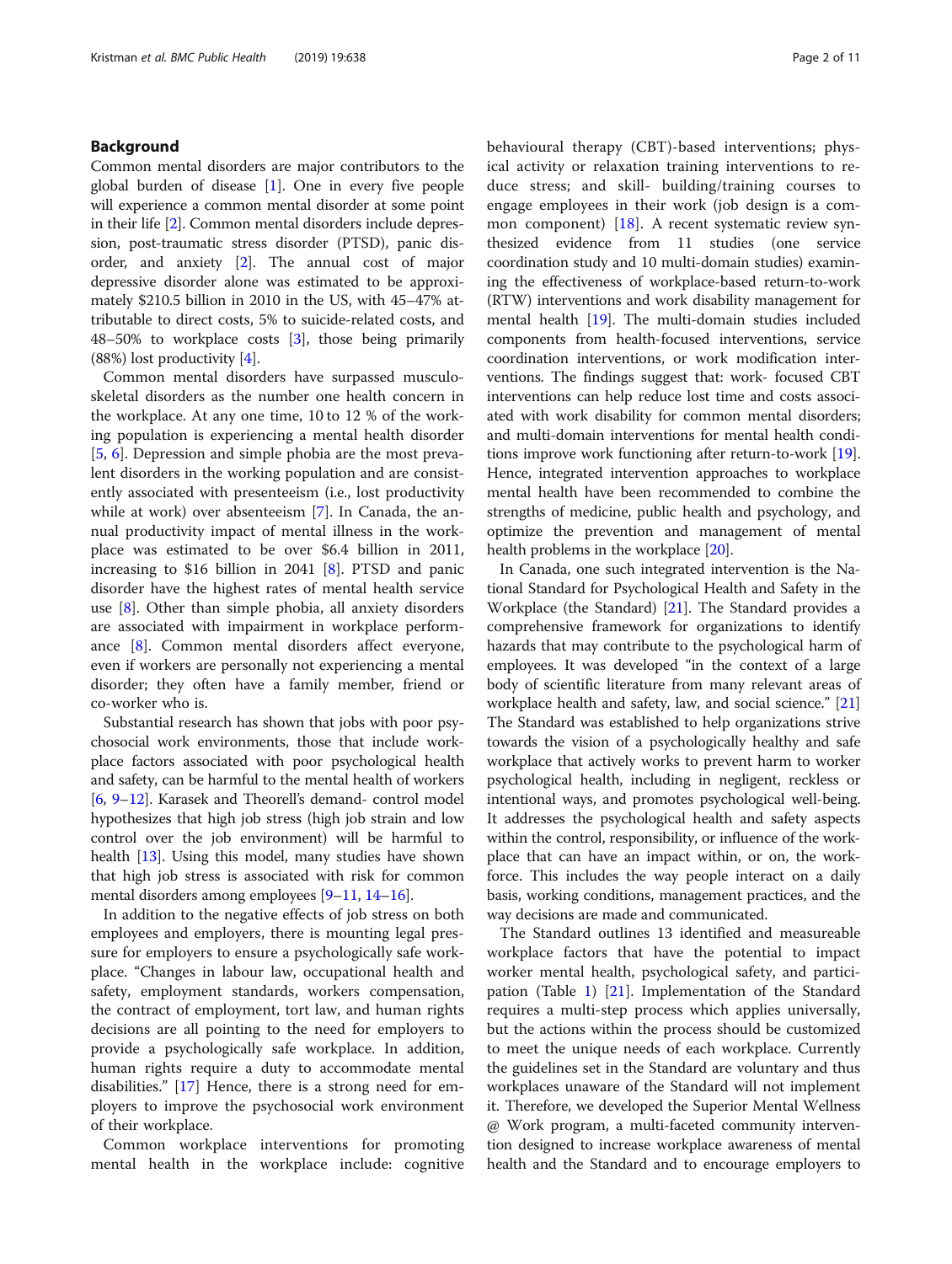| Workplace factor                     | Definition                                                                                                                                                                                            |
|--------------------------------------|-------------------------------------------------------------------------------------------------------------------------------------------------------------------------------------------------------|
| Organizational culture               | The work environment is characterized by trust, honesty and fairness.                                                                                                                                 |
| Psychological and social<br>support  | Co-workers and supervisors are supportive of employees' psychological and mental health concerns, and respond<br>appropriately as needed. Employees perceive and are aware of organizational support. |
| Clear leadership and<br>expectations | There is effective leadership and support that helps employees know what they need to do, how their work<br>contributes to the organization and whether there are potential changes.                  |
| Civility and respect                 | Employees are respectful and considerate in their interactions with one another, as well as with customers, clients and<br>the public.                                                                |
| Psychological demands                | There is a good fit between employees' interpersonal and emotional competencies, and the requirements of the<br>position they hold.                                                                   |
| Growth and development               | Employees receive encouragement and support in the development of their interpersonal, emotional and job skills.                                                                                      |
| Recognition and reward               | There is appropriate acknowledgement and appreciation of employees' efforts in a fair and timely manner.                                                                                              |
| Involvement and influence            | Employees are included in discussions about how their work is done and how important decisions are made.                                                                                              |
| Workload management                  | Tasks and responsibilities can be accomplished successfully within the time available.                                                                                                                |
| Engagement                           | Employees enjoy and feel connected to their work and feel motivated to do their job well.                                                                                                             |
| Balance                              | There is recognition of the need for balance between the demands of work, family and personal life.                                                                                                   |
| Psychological protection             | Employee psychological safety is ensured.                                                                                                                                                             |
| Protection of physical<br>safety     | Management takes appropriate action to protect the physical safety of employees.                                                                                                                      |

<span id="page-2-0"></span>Table 1 The 13 workplace factors included in Canada's National Standard for Psychological Health and Safety in the Workplace

take steps to implement the Standard. We sought to evaluate the impact of the multi-faceted intervention at both the community and program participant level. Therefore, the aim of this study was to determine the association between a multi-faceted community intervention, the Superior Mental Wellness @ Work program, and outcomes assessing increased awareness and response to the Standard. These outcomes included the 1) prioritization of workplace mental health; 2) familiarity with the Standard; and 3) knowledge of mental health. We assessed the intervention on a sample of workplaces from the community by comparing outcome measures pre- and post-intervention and also comparing outcomes to those workplaces who did and did not participate in at least one aspect of the intervention.

# Methods

# Quasi-experimental design

We used a quasi-experimental design to determine the effects of the intervention on mental health attitudes and knowledge of employers in Thunder Bay and the surrounding district. To establish baseline measures, an electronic survey was distributed to a random sample of employers in the Thunder Bay District from September 2016 to November 2016. The Thunder Bay District includes the city of Thunder Bay and the surrounding area from Thunder Bay to Manitouwadge. All employer participants were randomly selected for the study from a list of employers within the District. The list was created by merging two employer lists: 1) from an existing list of employer contacts held at the Thunder Bay District Health Unit, and 2) from a list of employers created through the

web-based business data service, Sales Genie [\[22\]](#page-10-0). This database includes contact information for employers by geographical area and industrial sector for businesses to use to reach out to prospective clients. It is updated at least every 2 years.

After the baseline data were collected, the multi- faceted community intervention was carried out over a 2-year period. At the end of the intervention period, a follow-up survey was distributed (from April 2018 to July 2018) to another random sample of the same base population to determine if community-level measures had changed by the end of the intervention period. The project was reviewed and approved by the Lakehead University Research Ethics Board (REB Project #151 17–18).

# Characteristics of participants

Study participants were identified from randomly selected employers from Thunder Bay and the surrounding district. Worksites were contacted by either telephone or email depending on the availability and informed of the study. One representative from each worksite was invited to participate. We largely invited employer representatives employed in a human resources or occupational health and safety management role to participate. If worksites did not have these specific roles within their workplace, we invited individual representatives who would have knowledge about employee mental health within their workplace (e.g., general/floor manager, supervisor, etc.), to participate. Worksites interested in participating provided the research team with the contact name and email of a workplace representative. All representatives were emailed a study invitation as well as a link to the online informed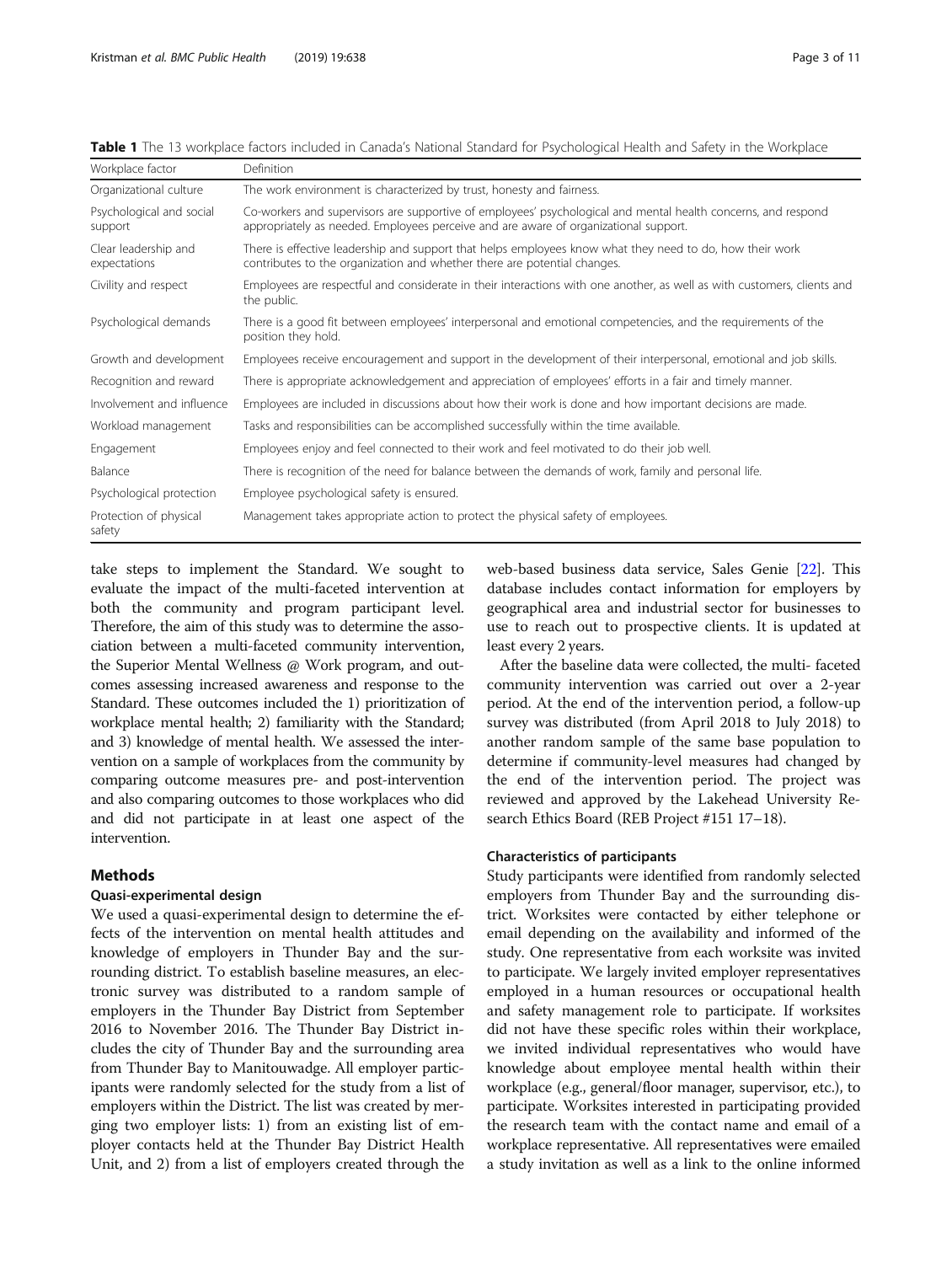consent and survey. Interested participants completed the electronic informed consent and survey. Study data were collected and managed using REDCap electronic data capture tools hosted at Lakehead University [[23](#page-10-0)].

# Baseline and follow-up surveys

Baseline and follow-up surveys included similar questions addressing: state of current workplace mental health and stigma in the workplace; familiarity with the Standard; and measures assessing general knowledge levels related to mental health in the workplace. Six questions addressed the current state of mental health in the workplace. These questions were derived from the workplace mental health in Canada survey led by the Canadian Mental Health Association and the Workforce Mental Health Collaborative [[24](#page-10-0)]. Four questions assessed familiarity and level of commitment to implementing the Standard in the workplace. Eight questions addressed level of knowledge related to mental health and were measured on a five-point scale from "Not at all knowledgeable" to "Extremely knowledgeable" (Table [1](#page-2-0)). The latter 12 questions were derived by the research team. These questions were pilot tested for face validity, but were not formally assessed in a validation study.

The baseline survey was distributed in the fall of 2016. The first training session had started earlier that spring. Ten (31%) of those in the first training session also completed a baseline survey.

# Multi-faceted intervention

The multi-faceted intervention included three separate components that were offered at various times over the 2-year intervention period: 1) a six-session Standard to Action training program designed to help employers implement the Standard in their workplaces; 2) education and training sessions involving various experts to discuss topics related to workplace mental health; and 3) a social marketing campaign including a photovoice exhibit that was developed from photos and captions submitted by community members related to a) how people really feel at work and b) how people take care of their mental health at work.

1) The "Standard to Action" training program was offered three times over the intervention period: March to October 2016; March to October 2017; and September 2017 to February 2018. Offerings one and three were held in Thunder Bay, Ontario, while the second offering was held in Nipigon, Ontario (approximately 100 km east of Thunder Bay). Each offering was comprised of six sessions, occurring approximately once per month. The goal of the training program was to increase the number of workplace environments that maintain positive

mental health for employees (i.e., create a workplace environment where workers can flourish and maintain low levels of mental health disorders). The program was based on a training program developed by Workplace Safety and Prevention Services and had six objectives: a) increase understanding of the Standard and its purpose in the workplace; b) development (and implementation) of customized action plans for implementing the Standard; c) increase the number of workplaces with a mental health policy/ commitment; d) reduce mental health stigma in workplaces; e) increase networking opportunities to share ideas and challenges; and f) prepare

Standard within their organizations. 2) The education and training sessions included a speaker series, Mental Health First Aid courses and Mental Health Works sessions. The speaker series included 10 speakers over 11 events. Topics included work-life balance, psychologically safe workplace conversations, how to build a positive workplace culture, stress and resiliency, reducing mental health stigma, mental health awareness, accommodations for mental health in the workplace, and how managers should respond. Four sessions of Mental Health First Aid were offered through the Mental Health Commission of Canada's courses. Three sessions of Mental Health Works were offered in Thunder Bay. Mental Health Works is offered by the Canadian Mental Health Association. The overall aims of these training programs are to build mental health awareness, strengthen ability to respond to challenging situations, and foster healthier, safer workplace environments [[25](#page-10-0)].

participants to serve as ambassadors of the

3) The social marketing campaign and photovoice exhibit aimed to reduce the stigma associated with poor mental health and to spark meaningful conversations about mental health in the workplace. The exhibit was developed in June of 2017 by asking the communities within the Thunder Bay District to answer two questions using an anonymous photo and a caption describing the meaning behind the photo. The two questions were: a) "How do you really feel at work?"; and b) "How do you take care of your mental health at work?" The campaign and exhibit (Fig. [1\)](#page-4-0) were developed from the submitted photos. The exhibit was made available for workplaces to sign out and display within their organization for a week at a time.

All components of the intervention were widely advertised to employers across Thunder Bay and the surrounding district through the Thunder Bay District Health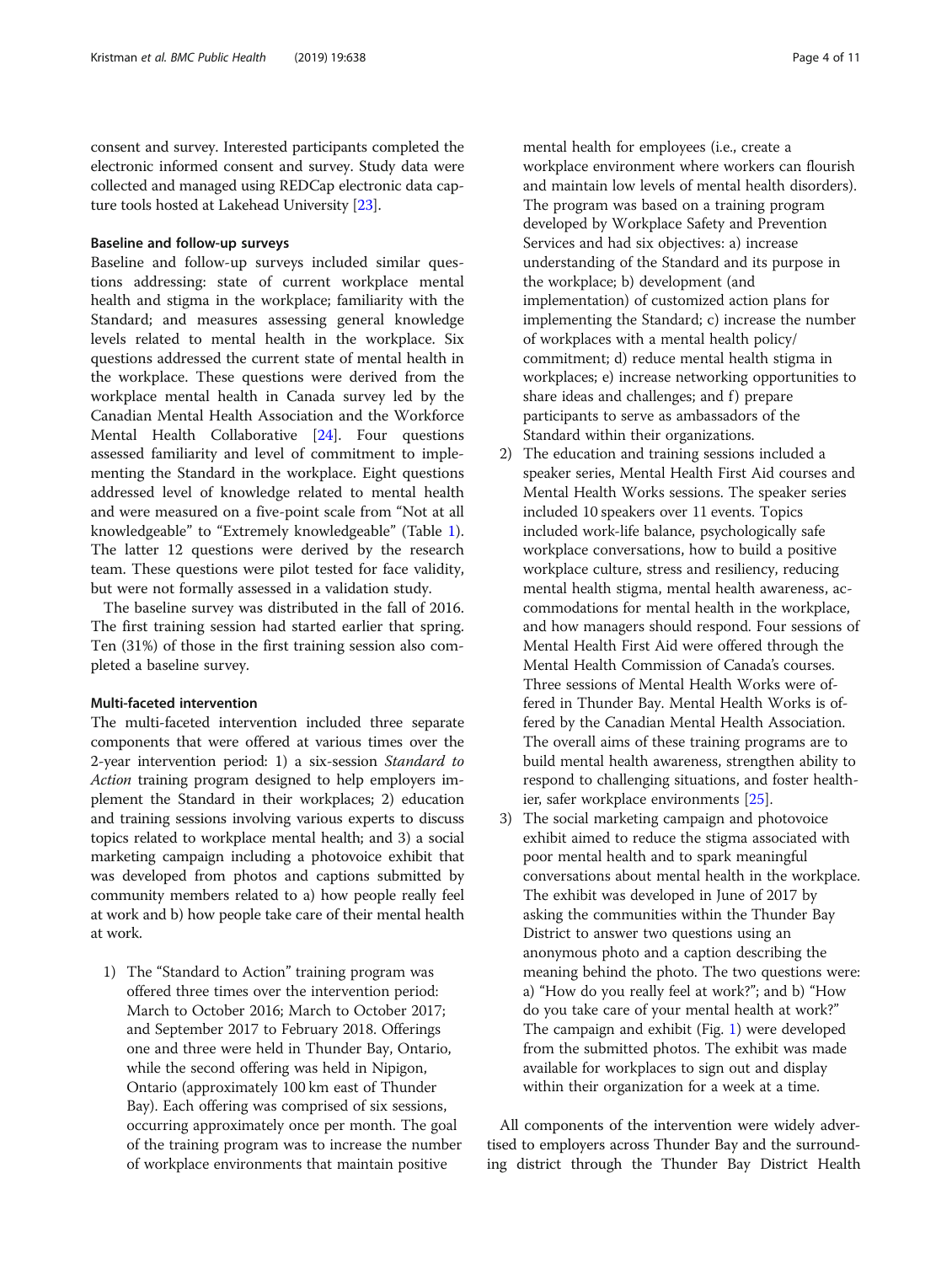<span id="page-4-0"></span>

Unit's website, social media channels, and direct emails to workplace wellness contacts. Interested employers registered participants to attend the training sessions, education events, and to display the photovoice exhibit in their workplace. The photovoice exhibit was on display at local health and safety conferences in Thunder Bay, Thunder Bay City Hall, Thunder Bay District Health Unit, and in 17 additional worksites between October 2017 and May 2018. There was no limit on the number of events employers and employees could participate in.

# Statistical analyses

We examined the data for missing responses, erroneous entries and illogical responses by examining frequency distributions to detect missing and outlying information. Wherever possible, we replaced erroneous information with correct information. If we could not discern the correct information, we categorized the data point as missing. We ran basic descriptive statistics on participant characteristics to understand who participated in the pre- and post-intervention surveys. It was also determined, among those who completed the post- intervention survey, how many participated in some aspect of the multi-faceted intervention.

To assess the impact of the intervention on overall community-level outcomes (prioritizing workplace mental health, familiarity with the Standard, and knowledge of mental health), we used t-tests to compare mean differences for continuous variables and chi-square tests to assess proportional differences in categorical variables between pre- and post-intervention outcomes.

To further determine the effectiveness of the intervention itself, we compared those who participated in some aspect of the intervention to those who did not among those who completed the post-intervention survey. These comparisons were also conducted with t-tests and chi-square tests. All analyses were conducted using SPSS version 24 [\[26\]](#page-10-0).

# Results

# Participating employers

We invited a total of 319 randomly-selected companies to participate in the pre-intervention survey and 350 to

participate in the post-intervention survey. We received 89 and 61 completed surveys for the pre- and post- intervention surveys, for response rates of 28 and 17.4%, respectively. Table [2](#page-5-0) shows the characteristics of the randomly selected companies that completed the surveys. The post-intervention surveys are stratified by those who were active participants in the intervention (meaning they attended any of the training programs or speaker events, or promoted the photovoice exhibit in their workplace) or not. Companies who completed surveys were most likely to be from white collar workforces (health care, education, or professional sectors). However, the breakdown of participants by company size was more evenly distributed with the largest proportion in the 100 to 250 employee category.

Thirty-seven employers reported actively participating in some aspect of the intervention. Of these, 81% participated in the training program, 70% attended a speaker event, and 40% viewed or hosted the photovoice exhibit. Approximately 38% participated in at least two of the three aspects of the intervention, and 27% participated in all three.

# Community level pre- and post-intervention comparisons Prioritizing workplace mental health

At a community level, the multi-faceted intervention was not associated with prioritizing workplace mental health. Although the differences observed between the pre- and post-intervention scores suggest that employers prioritized mental health in the workplace, and mental health supports are needed, these differences were not statistically significant (Table [3\)](#page-7-0). The direction of the differences also suggested organizations reported less effort to address workplace mental health, less perceived employee mental health, and more perceived stigma in their workplaces after the intervention; however, these differences were also not statistically significant (Table [3](#page-7-0)).

# Familiarity with the National Standard for Psychological Health and Safety in the Workplace (the Standard)

The multi-faceted intervention was associated with familiarity of the Standard (Table [3](#page-7-0)). However, workplaces were no more likely to report developing an action plan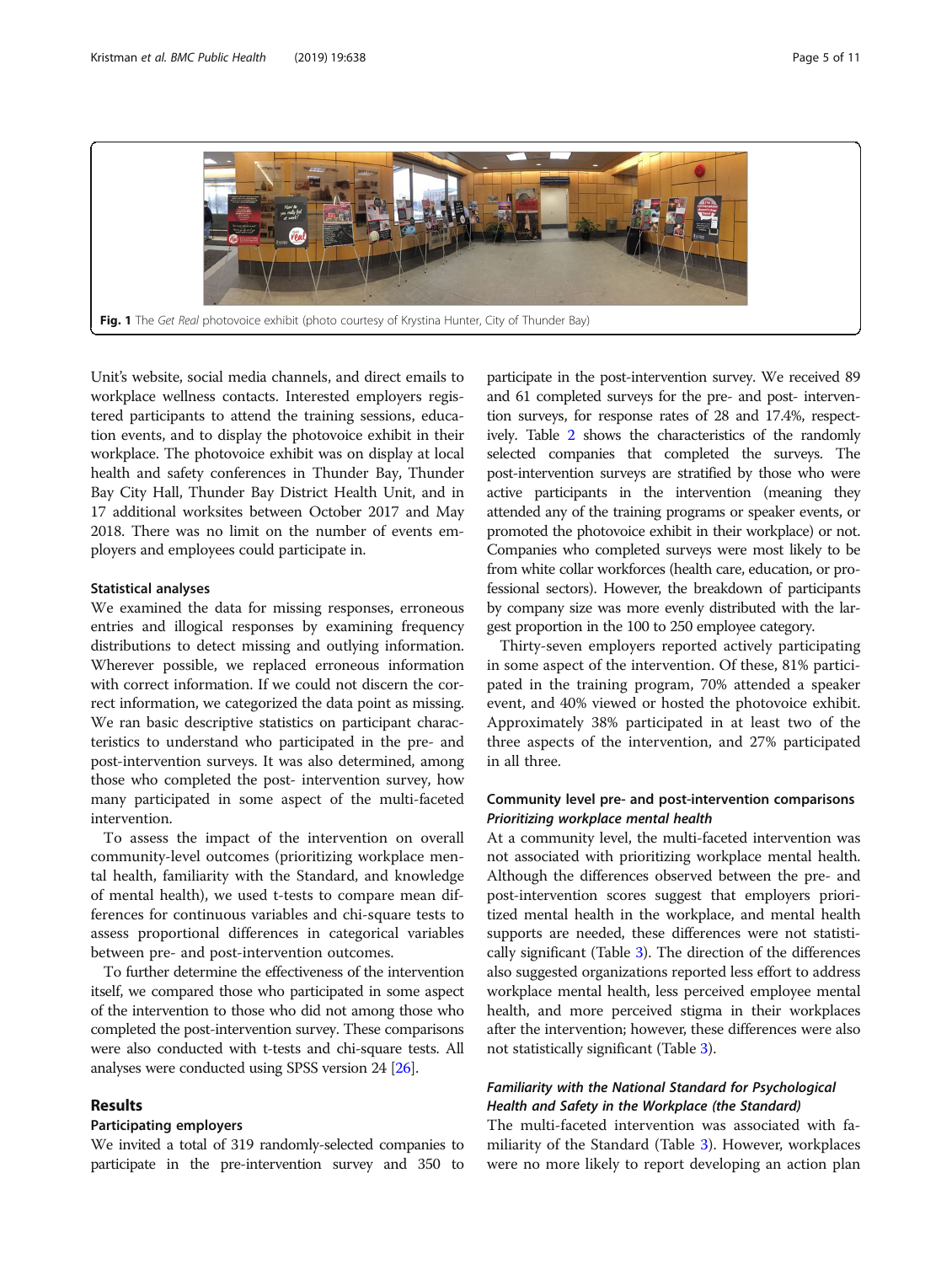# <span id="page-5-0"></span>Table 2 Distribution of participant characteristics in the pre- and post-intervention samples

| <b>TWARE</b> Protribution or participant characteristics in the pre- and post intervention samples<br>Characteristic | Pre-<br>intervention<br>$(N = 89)$ | Post-intervention $(N = 61)$            |                                             |
|----------------------------------------------------------------------------------------------------------------------|------------------------------------|-----------------------------------------|---------------------------------------------|
|                                                                                                                      |                                    | Intervention participants<br>$(N = 37)$ | Intervention non-participants<br>$(N = 24)$ |
| Industrial sector                                                                                                    |                                    |                                         |                                             |
| 1. Mining, etc.; Utilities; Construction                                                                             | 8(9.0)                             | 2(5.4)                                  | 3(12.5)                                     |
| 2. Manufacturing                                                                                                     | 2(2.2)                             | -                                       | 1(4.2)                                      |
| 3. Trade (Wholesale, Retail); Transportation                                                                         | 5(5.6)                             | 2(5.4)                                  | 2(8.3)                                      |
| 4. Information and cultural industries; Finance/insurance; Real<br>Estate, etc.                                      | 2(2.2)                             | 1(2.7)                                  |                                             |
| 5. Professional, scientific, etc.                                                                                    | 10(11.2)                           | 6(16.2)                                 | 6(25.0)                                     |
| 6. Educational                                                                                                       | 14(15.7)                           | 6(16.2)                                 | 6(25.0)                                     |
| 7. Arts, entertainment, etc.                                                                                         | 6(6.7)                             | $\equiv$                                | 2(8.3)                                      |
| 8. Health care and social assistance                                                                                 | 18 (20.2)                          | 12 (20.2)                               | 1(4.2)                                      |
| 9. Other services (except public administration) <sup>a</sup>                                                        | 14(15.7)                           | 5(13.5)                                 | 1(4.2)                                      |
| 10. Public administration                                                                                            | 5(5.6)                             | 1(2.7)                                  | 2(8.3)                                      |
| 11. Missing                                                                                                          | 5(5.6)                             | 2(5.4)                                  |                                             |
| Company Size                                                                                                         |                                    |                                         |                                             |
| Under 10                                                                                                             | 12(13.5)                           | 1(2.7)                                  | 7(29.2)                                     |
| 10 to 24                                                                                                             | 16 (18.0)                          | 5(13.5)                                 | 3(12.5)                                     |
| 25 to 49                                                                                                             | 13 (14.6)                          | 5(13.5)                                 | 6(25.0)                                     |
| 50 to 99                                                                                                             | 12(13.5)                           | 5(13.5)                                 | 2(8.3)                                      |
| 100 to 250                                                                                                           | 23 (25.8)                          | 16 (43.2)                               | 4(16.7)                                     |
| Over 250                                                                                                             | 7(7.9)                             | 3(8.1)                                  | 2(8.3)                                      |
| Missing                                                                                                              | 6(6.7)                             | 2(5.4)                                  |                                             |
| Participant Gender                                                                                                   |                                    |                                         |                                             |
| Male                                                                                                                 | 59 (66.3)                          | 31 (83.8)                               | 13 (54.2)                                   |
| Female                                                                                                               | 24 (27.0)                          | 4(10.8)                                 | 11(45.8)                                    |
| Missing                                                                                                              | 6(6.7)                             | 2(5.4)                                  |                                             |
| Participant Age Group                                                                                                |                                    |                                         |                                             |
| 18 to 30                                                                                                             | 9(10.1)                            | 2(5.4)                                  | 2(8.3)                                      |
| 31 to 40                                                                                                             | 35 (13.5)                          | 5(13.5)                                 | 5(20.8)                                     |
| 41 to 50                                                                                                             | 6(29.2)                            | 12 (32.4)                               | 5(20.8)                                     |
| 51 to 60                                                                                                             | 6(38.2)                            | 15 (49.5)                               | 10 (41.7)                                   |
| Over 60                                                                                                              | 5(3.4)                             |                                         | 2(8.3)                                      |
| Missing                                                                                                              | 5(5.6)                             | 3(8.1)                                  |                                             |
| Participant Position                                                                                                 |                                    |                                         |                                             |
| Upper Management                                                                                                     | 37 (41.6)                          | 10 (27.0)                               | 13 (54.2)                                   |
| Middle Management                                                                                                    | 35 (39.3)                          | 18 (48.6)                               | 7(29.2)                                     |
| Front Line Worker                                                                                                    | 6(6.7)                             | 4(10.8)                                 | 2(8.3)                                      |
| Other                                                                                                                | 6(6.7)                             | 3(8.1)                                  | 2(8.3)                                      |
| Missing                                                                                                              | 5(5.6)                             | 2(5.4)                                  | $\overline{\phantom{0}}$                    |
| Participant Employment Length                                                                                        |                                    |                                         |                                             |
| Less than a year                                                                                                     | 3(3.4)                             | 1(2.7)                                  | 1(4.2)                                      |
| 1 to less than 2 years                                                                                               | 3(3.4)                             | 1(2.7)                                  | 3(12.5)                                     |
| 2 to less than 5 years                                                                                               | 14 (15.7)                          | 6(16.2)                                 | 3(12.5)                                     |
| 5 to 10 years                                                                                                        | 11(12.4)                           | 8 (21.6)                                | 1(4.2)                                      |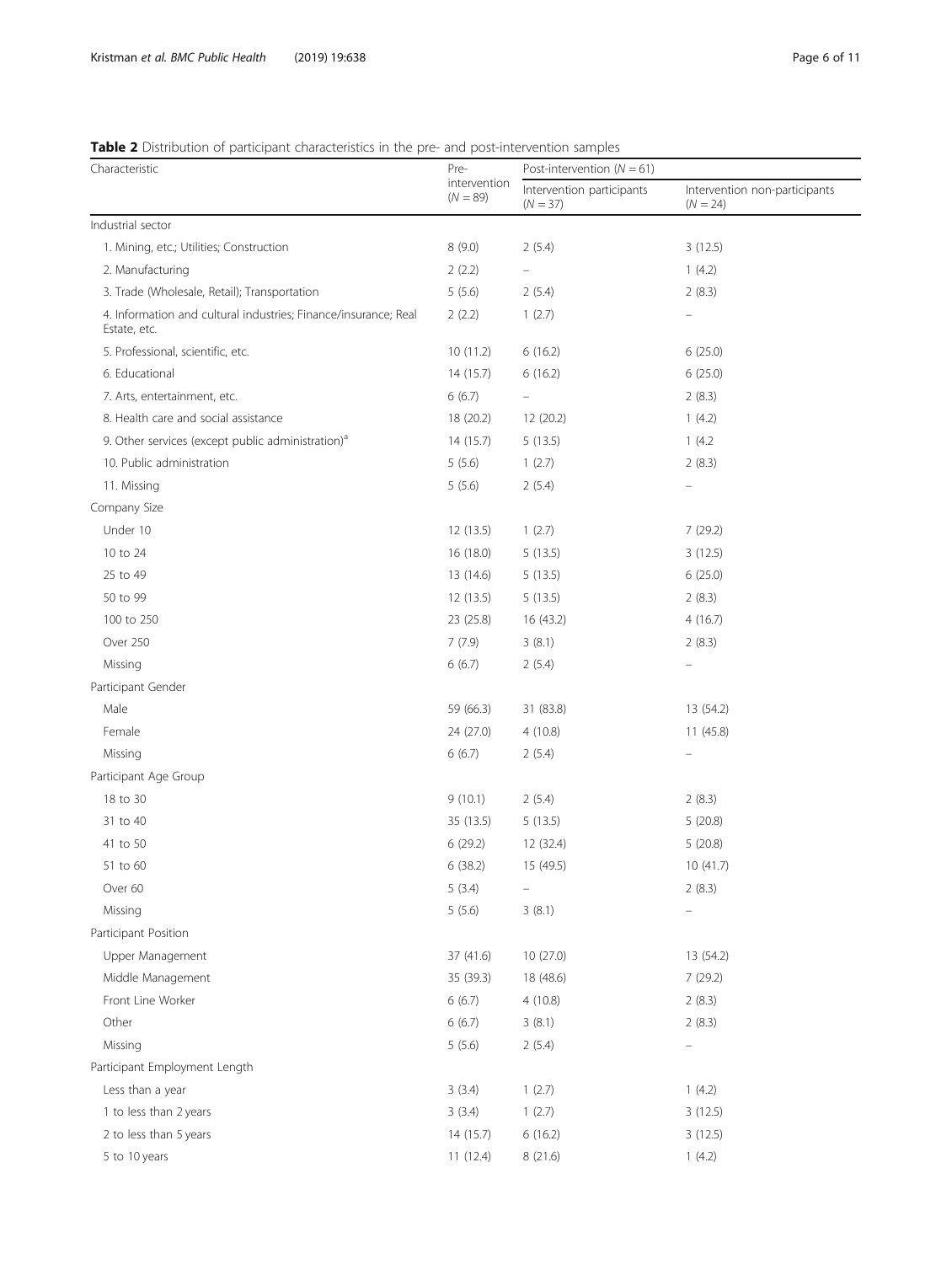| Characteristic | Pre-<br>intervention<br>$(N = 89)$ | Post-intervention $(N = 61)$            |                                             |  |
|----------------|------------------------------------|-----------------------------------------|---------------------------------------------|--|
|                |                                    | Intervention participants<br>$(N = 37)$ | Intervention non-participants<br>$(N = 24)$ |  |
| Over 10 years  | 51 (57.3)                          | 18 (48.6)                               | 16 (66.7)                                   |  |
| Missing        | 7(7.9)                             | 3(8.1)                                  |                                             |  |

Table 2 Distribution of participant characteristics in the pre- and post-intervention samples (Continued)

<sup>a</sup>Other services (except public administration) is defined by the NAICS 2012 and comprises of only establishments, not classified to any other sector including repair/maintenance, personal and laundry services, religious organizations, private households, etc.

for implementing the Standard, having a mental health policy or commitment in place, nor being prepared to champion mental health in the workplace after the intervention than they were prior to the intervention.

# Knowledge of mental health

The multi-faceted intervention was associated with three areas of increased knowledge: mental health challenges in the workplace, mental health promotion strategies, and existing resources to support mental health at work. Although knowledge scores in all areas improved from pre-intervention to post-intervention, in only those three areas were the differences statistically significant (Table [3](#page-7-0)).

# Intervention participant and non-participant comparisons Prioritizing workplace mental health

When comparing those who participated in the multifaceted intervention to those who did not, those who participated in the program were more likely to report: mental health as an organizational priority, a need for support to address workplace mental health, poorer perceived employee mental health, and higher amounts of negative mental health stigma (Table [4\)](#page-8-0). Intervention participants indicated a higher score in organizational effort than non-participants, but that difference was not statistically significant.

# Familiarity with the National Standard for Psychological Health and Safety in the Workplace (the Standard)

Intervention participants were much more likely to report familiarity with the Standard (Table [4](#page-8-0)). They were also more likely to have an action plan in place for implementing the Standard and were more prepared to champion mental health in the workplace. However, intervention participants were no more likely to have a mental health policy in place than non-participants.

# Knowledge of mental health

Intervention participants scored significantly higher on all mental health knowledge questions except for knowledge of accommodations and knowledge of existing resources (Table [4](#page-8-0)). Intervention participants reported greater knowledge than non-participants on mental health in general, mental health challenges, stigma and its impact, legal perspectives, mental health promotion strategies, and

knowledge around how to build a business case to gain management support for mental health promotion in the workplace.

# **Discussion**

This study found that a multi-faceted community intervention was associated with increased familiarity of the Standard and increased knowledge, including knowledge of mental health challenges, knowledge of mental health promotion, and knowledge of existing resources. When comparing those companies who participated in the intervention versus those who did not, participants were more likely to prioritize mental health in the workplace. Participants reported a greater need for support to address workplace mental health, poorer perceived mental health of employees, and greater stigma than non- participants. However, participants were more likely to be familiar with the Standard, have an action plan to implement the Standard, and be prepared to champion mental health in the workplace. Participants also had a greater knowledge of workplace mental health in general compared to non-participants.

We could not find any other study that examined the infiltration of intervention effects into a community of workplaces. Our study is novel in that we assessed a random sample of workplaces in the community at both pre- and post-intervention to determine how the intervention diffused into the community of workplaces. We found diffusion of information related to familiarity with the Standard and increased knowledge in domains related to mental health.

The only other multi-faceted community intervention we are aware of was conducted in an Australian Macedonian community with the intention of reducing stigma and improving mental health literacy [\[27](#page-10-0)]. Although not specific to workplace mental health, this study included presentations of research findings on the comprehension of mental illness and attitudes and stigma levels given in two community and three workplace education sessions [\[27](#page-10-0)]. Similar to our findings, they found participants reported increased awareness of stigma, although they did not have a control group to compare these participants to [\[27\]](#page-10-0).

Other specific programs, such as Mental Health First Aid training, have been shown to improve workplace participants' mental health literacy [[28](#page-10-0)–[30](#page-10-0)]. However,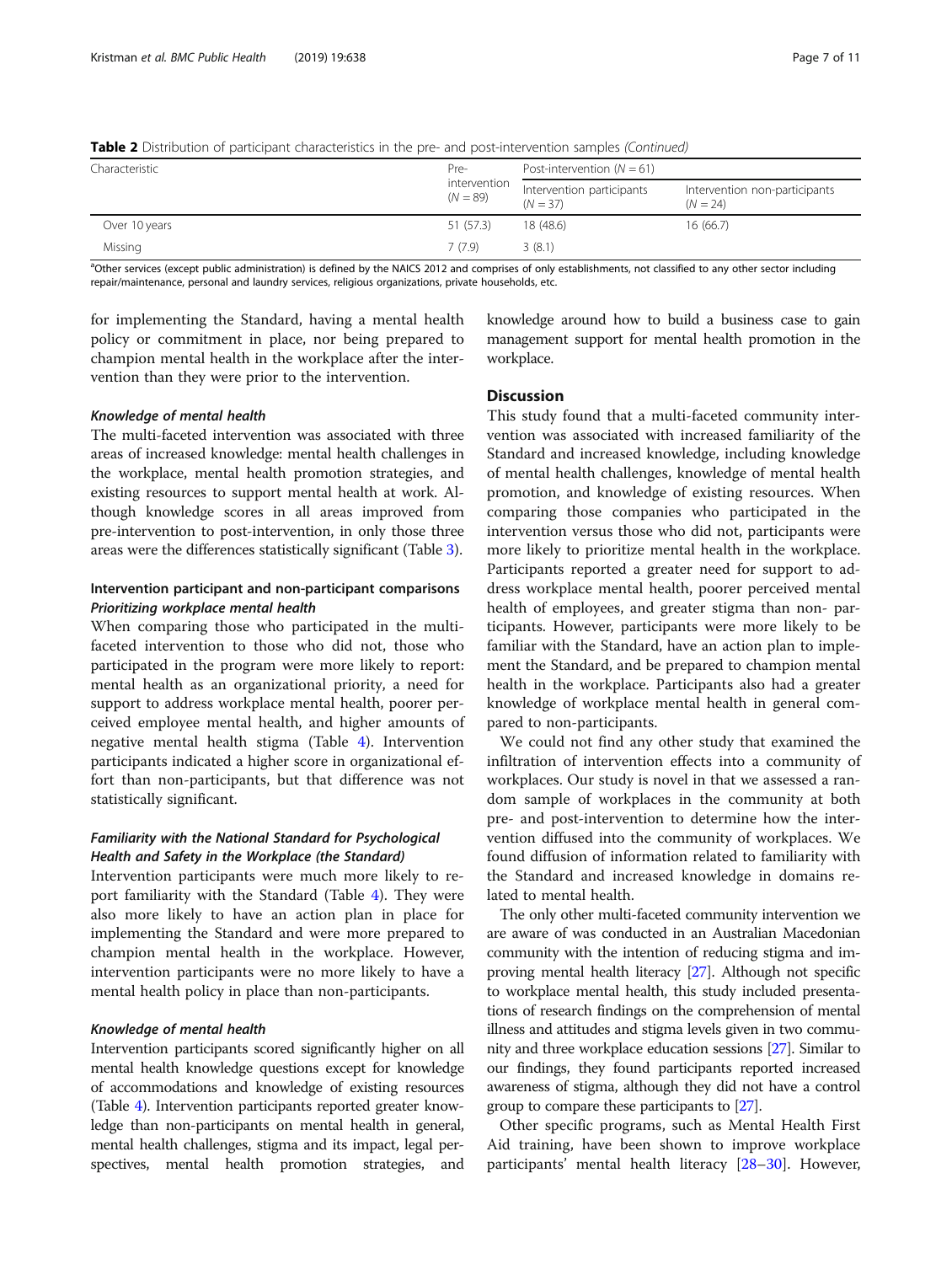# <span id="page-7-0"></span>Table 3 Community level pre- and post-intervention scores assessing survey domains

| Survey Item                                                                                                             | Measurement scale                            | Pre-intervention<br>mean $(SD)$ $N = 89$ | Post-intervention<br>mean (SD) $N = 61$ | Mean<br>difference<br>(95% CI) |
|-------------------------------------------------------------------------------------------------------------------------|----------------------------------------------|------------------------------------------|-----------------------------------------|--------------------------------|
| Prioritizing workplace mental health domain                                                                             |                                              |                                          |                                         |                                |
| 1) At this time, how much of a priority is employee mental                                                              | 0 (lowest priority) $-5$                     | 3.08(1.18)                               | 3.31(1.03)                              | 0.23                           |
| health for your organization?                                                                                           | (top priority)                               |                                          |                                         | $(-0.13, 0.59)$                |
| 2) Is employee mental health an issue that your organization                                                            | 0 (No); 1 (Yes)                              | 0.55(0.50)                               | 0.72(0.45)                              | 0.17 <sup>a</sup>              |
| is looking for support to address?                                                                                      |                                              |                                          |                                         | $(-0.003, 0.43)$               |
| 3) At this time, how much support is your organization                                                                  | $0$ (No support) $-3$ (a lot                 | 1.84(1.34)                               | 2.03(1.21)                              | 0.21                           |
| looking for to address employee mental health?                                                                          | of support)                                  |                                          |                                         | $(-0.23, 0.61)$                |
| 4) At this time, how well do you think your organization is<br>doing in its efforts to address workplace mental health? | $0$ (Not well) $-3$ (very<br>well)           | 1.36(0.91)                               | 1.36(0.91)                              | $-0.01$<br>$(-0.31, 0.30)$     |
| 5) In general, how would you rate employee mental health in                                                             | $0$ (poor) – 4 (excellent)                   | 1.91(0.97)                               | 1.89(0.88)                              | $-0.02$                        |
| your workplace environment?                                                                                             |                                              |                                          |                                         | $(-0.33, 0.28)$                |
| 6) In general, how would you rate the amount of mental                                                                  | $0$ (high) $-3$ (no stigma                   | 1.84(0.74)                               | 1.71(0.64)                              | $-0.13$                        |
| health stigma in your workplace?                                                                                        | present)                                     |                                          |                                         | $(-0.37, 0.11)$                |
| The Psychological Health and Safety Standard domain                                                                     |                                              |                                          |                                         |                                |
| 1) How familiar are you with the National Standard for<br>Psychological Health and Safety in the Workplace?             | 0 (not at all) $-4$<br>(extremely familiar)  | 1.21(1.36)                               | 1.88(1.49)                              | 0.67<br>(0.20, 1.14)           |
| 2) Has your workplace developed an action plan for<br>implementing the Standard?                                        | $0$ (No) $- 2$ (Yes, a plan is<br>developed) | 0.52(0.73)                               | 0.57(0.83)                              | 0.05<br>$(-0.24, 0.34)$        |
| 3) Does your workplace have a mental health policy or                                                                   | $0(No) - 3(Yes, one is$                      | 1.03(1.29)                               | 1.40(1.31)                              | 0.37                           |
| commitment in place?                                                                                                    | in place)                                    |                                          |                                         | $(-0.09, 0.84)$                |
| 4) At this time, how prepared are you to champion mental                                                                | 0 (Not prepared at all) $-$                  | 1.55(1.01)                               | 1.62(0.99)                              | 0.09                           |
| health in your workplace?                                                                                               | 3 (very prepared)                            |                                          |                                         | $(-0.25, 0.42)$                |
| Mental health knowledge domain                                                                                          |                                              |                                          |                                         |                                |
| Knowledge relating to:                                                                                                  |                                              |                                          |                                         |                                |
| 1) Mental health in general                                                                                             | 0 (not at all) $-4$                          | 2.13(0.83)                               | 2.39(0.74)                              | 0.26                           |
|                                                                                                                         | (extremely<br>knowledgeable)                 |                                          |                                         | $(-0.01, 0.51)$                |
| 2) Mental health challenges in the workplace                                                                            |                                              | 2.02(0.88)                               | 2.36(0.76)                              | 0.33                           |
|                                                                                                                         |                                              |                                          |                                         | (0.06, 0.60)                   |
| 3) Mental health stigma and its impact                                                                                  |                                              | 2.08(0.99)                               | 2.34(0.74)                              | 0.26                           |
|                                                                                                                         |                                              |                                          |                                         | $(-0.02, 0.55)$                |
| 4) The legal and legislative perspectives around mental                                                                 |                                              | 1.43(1.08)                               | 1.58 (1.00)                             | 0.15                           |
| health in the workplace                                                                                                 |                                              |                                          |                                         | $(-0.19, 0.49)$                |
| 5) Accommodation of workers with mental illness                                                                         |                                              | 1.78(1.06)                               | 1.92(0.93)                              | 0.13                           |
|                                                                                                                         |                                              |                                          |                                         | $(-0.20, 0.46)$                |
| 6) Mental health promotion strategies                                                                                   |                                              | 1.43(1.07)                               | 1.90(0.94)                              | 0.47                           |
|                                                                                                                         |                                              |                                          |                                         | (0.14, 0.80)                   |
| 7) Existing resources to support mental health at work                                                                  |                                              | 1.63(1.02)                               | 1.97(0.86)                              | 0.33                           |
|                                                                                                                         |                                              |                                          |                                         | (0.02, 0.64)                   |
| 8) How to build a business case to gain management                                                                      |                                              | 1.19(1.06)                               | 1.52(1.08)                              | 0.33                           |
| support for mental health                                                                                               |                                              |                                          |                                         | $(-0.03, 0.69)$                |

<sup>a</sup>Chi-square used to compare proportions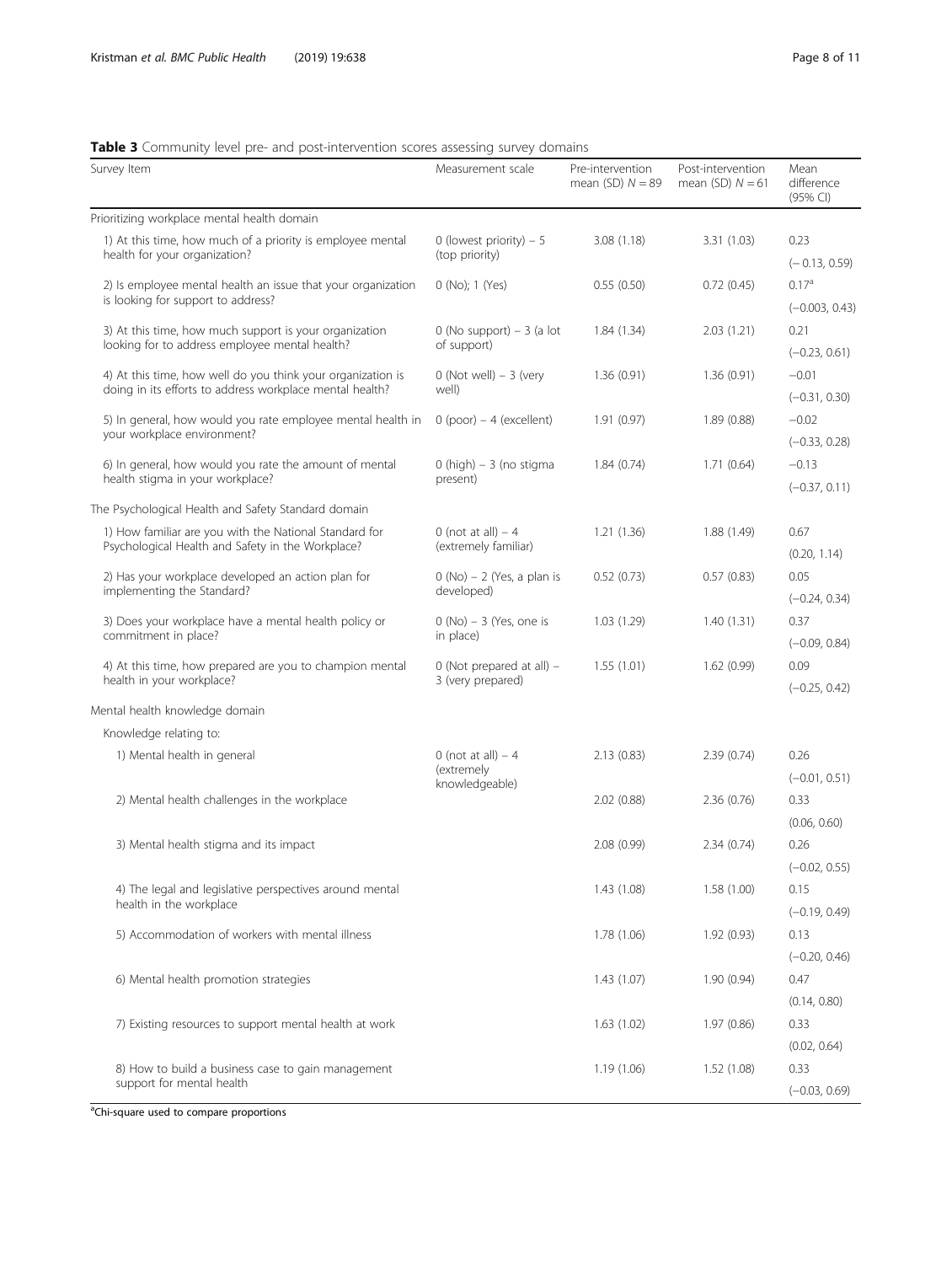| Survey Item                                                  | Measurement scale                                                              | Intervention participants mean<br>$(SD) N = 37$ | Non-participants mean<br>$(SD) N = 24$ | Mean difference<br>(95% CI) |
|--------------------------------------------------------------|--------------------------------------------------------------------------------|-------------------------------------------------|----------------------------------------|-----------------------------|
| Prioritizing workplace mental health domain                  |                                                                                |                                                 |                                        |                             |
| 1) Mental health priority                                    | 0 (lowest priority) $-5$ (top                                                  | 3.58 (0.77)                                     | 2.92 (1.22)                            | 0.66                        |
|                                                              | priority)                                                                      |                                                 |                                        | (0.10, 1.22)                |
| 2) Mental health                                             | 0 (No); 1 (Yes)                                                                | 0.87(0.34)                                      | 0.47(0.51)                             | 0.40 <sup>a</sup>           |
| support needed                                               |                                                                                |                                                 |                                        | (0.13, 0.67)                |
| 3) Level of support needed                                   | $0$ (No support) – 3 (a lot of                                                 | 2.11(0.82)                                      | 1.92(1.63)                             | 0.19                        |
|                                                              | support)                                                                       |                                                 |                                        | $(-0.53, 0.91)$             |
| 4) Organizational efforts                                    | $0$ (Not well) $-3$ (very well)                                                | 1.44(0.91)                                      | 1.22(0.90)                             | 0.23                        |
|                                                              |                                                                                |                                                 |                                        | $(-0.26, 0.71)$             |
| 5) Perceived employee                                        | $0$ (poor) – 4 (excellent)                                                     | 1.78(0.83)                                      | 2.04(0.94)                             | $-0.26$                     |
| mental health                                                |                                                                                |                                                 |                                        | $(-0.73, 0.21)$             |
| 6) Perceived mental                                          | 0 (high) - 3 (no stigma present)                                               | 1.52(0.57)                                      | 2.00(0.63)                             | $-0.48$                     |
| health stigma                                                |                                                                                |                                                 |                                        | $(-0.83, -0.14)$            |
| The Psychological Health and Safety Standard domain          |                                                                                |                                                 |                                        |                             |
| 1) Familiarity with                                          | 0 (not at all) $-4$ (extremely                                                 | 2.60(1.31)                                      | 0.88(1.09)                             | 1.72                        |
| the Standard                                                 | familiar)                                                                      |                                                 |                                        | (1.10, 2.34)                |
| 2) Standard action                                           | $0$ (No) $- 2$ (Yes, a plan is                                                 | 0.83(0.91)                                      | 0.19(0.51)                             | 0.64                        |
| plan development                                             | developed)                                                                     |                                                 |                                        | (0.24, 1.05)                |
| 3) Mental health policy                                      | $0$ (No) $-3$ (Yes, one is in place)                                           | 1.55(1.26)                                      | 1.16(0.32)                             | 0.39                        |
| in place                                                     |                                                                                |                                                 |                                        | $(-0.40, 1.18)$             |
| 4) Mental health                                             | $0$ (Not prepared at all) - 3 (very                                            | 1.97(0.81)                                      | 1.13(0.21)                             | 0.85                        |
| ambassador readiness                                         | prepared)                                                                      |                                                 |                                        | (0.34, 1.35)                |
| Mental health knowledge domain                               |                                                                                |                                                 |                                        |                             |
| Please indicate your current level of knowledge relating to: |                                                                                |                                                 |                                        |                             |
|                                                              | 1) Mental health in general $0$ (not at all) $-4$ (extremely<br>knowledgeable) | 2.57(0.66)                                      | 2.13(0.80)                             | 0.45                        |
|                                                              |                                                                                |                                                 |                                        | (0.05, 0.84)                |
| 2) Mental health challenges                                  |                                                                                | 2.54(0.56)                                      | 2.08(0.93)                             | 0.46                        |
|                                                              |                                                                                |                                                 |                                        | (0.03, 0.89)                |
| 3) Mental health stigma                                      |                                                                                | 2.54(0.61)                                      | 2.04(0.83)                             | 0.50                        |
| and its impact                                               |                                                                                |                                                 |                                        | (0.09, 0.91)                |
| 4) The legal perspectives                                    |                                                                                | 1.86 (0.88)                                     | 1.17(1.05)                             | 0.69                        |
|                                                              |                                                                                |                                                 |                                        | (0.17, 1.22)                |
| 5) Accommodation for                                         |                                                                                | 2.09(0.82)                                      | 1.67(1.05)                             | 0.42                        |
| mental illness                                               |                                                                                |                                                 |                                        | $(-0.10, 0.93)$             |
| 6) Mental health                                             |                                                                                | 2.29(0.75)                                      | 1.33(0.92)                             | 0.95                        |
| promotion strategies                                         |                                                                                |                                                 |                                        | (0.50, 1.41)                |
| 7) Existing resources                                        |                                                                                | 2.15(0.61)                                      | 1.71 (1.08)                            | 0.44                        |
|                                                              |                                                                                |                                                 |                                        | $(-0.06, 0.94)$             |
| 8) Building a business case                                  |                                                                                | 1.88(1.15)                                      | 1.00(0.72)                             | 0.88                        |
|                                                              |                                                                                |                                                 |                                        | (0.39, 1.38)                |

<span id="page-8-0"></span>

| Table 4 Post-intervention survey results for program participants and non-participants |  |  |
|----------------------------------------------------------------------------------------|--|--|

<sup>a</sup>Chi-square used to compare proportions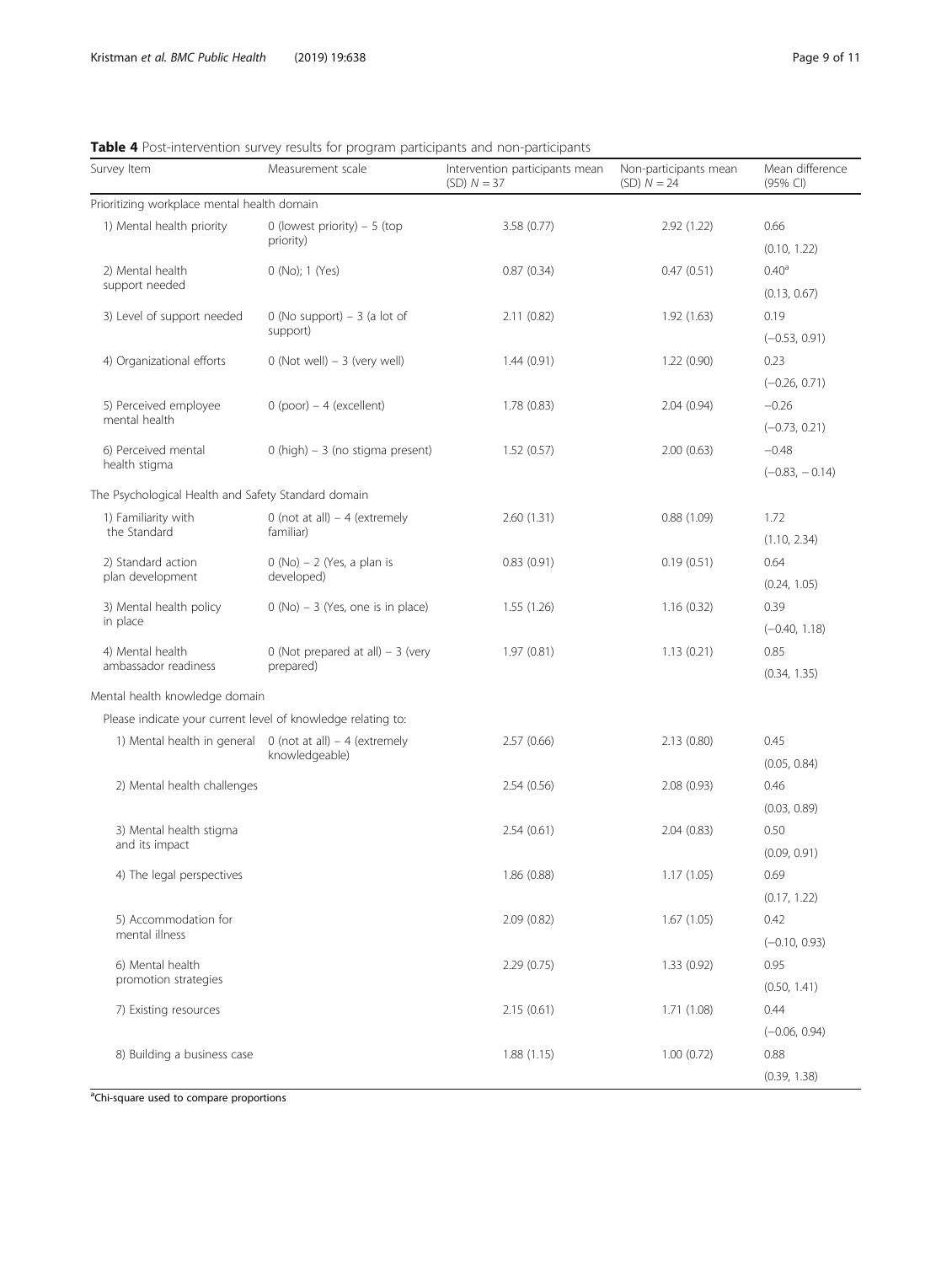these studies focus specifically on employees of specific governmental departments [[28,](#page-10-0) [29](#page-10-0)], and hospital employees [[30\]](#page-10-0). Although many have received Mental Health First Aid training with very positive results on mental health literacy [[31](#page-10-0)], few studies have focused specifically on occupational groups beyond teachers [\[32](#page-10-0)], pharmacy students [[33](#page-10-0)], rural support and community workers [[34\]](#page-10-0), and public sector managers [\[35\]](#page-10-0). Our participant pool was randomly selected from lists of employers in the study population and could include any interested workplace representative from any industrial sector. Our participants included mostly upper and middle management from white collar workforces (health care, education, or professional sectors). Management participants are not surprising as it would likely be someone from management who would be selected to complete a survey on behalf of the organization. White collar workforces with higher education levels may be more mental health literate [[36\]](#page-10-0), and therefore, more likely to participate in a survey request on mental health in the workplace. To corroborate this, we found that intervention participants were associated with higher prioritization of mental health in the workplace. We also found that intervention participants were more likely to be familiar with the Standard. It may have been that those with more familiarity of the Standard were more likely to be interested in aspects of the multi-faceted intervention and hence, participated in it. Finally, participants also had a greater knowledge of workplace mental health, but this could also be explained by the levels of knowledge of those who participated in the intervention rather than the intervention itself increasing their education.

# Limitations

The greatest limitation to the interpretation of these findings is that of selection bias. Given the low response rates, it is likely that those with a greater interest in workplace mental health would be more likely to participate in such an intervention. However, results where the non- participants post-intervention score is greater than the score from the random sample at pre-intervention would suggest that the intervention may have had an overall influence on the outcomes. These outcomes include the level of support needed, perceived employee mental health and mental health stigma, knowledge of mental health in general, knowledge of mental health challenges, and knowledge of existing resources. Although these differences are small and non-significant they could be considered intervention effects accounting for selection bias.

Small sample sizes precluded the use of more advanced statistical analyses, such as multi-level modelling. Therefore, we were unable to control for extraneous factors such as company and individual participant factors.

A small number of participants who completed the baseline survey had already attended some of the training sessions. This would tend to make these participants respond more similar to the post-intervention survey respondents, meaning these results are conservative.

Finally, the random selection of participants at preand post-intervention prohibits pairwise comparisons and thus any determination of causation by the multifaceted intervention. Future studies should incorporate the randomization of companies to participate in the multi-faceted intervention. Although randomizing participation may be particularly challenging for some sectors of employers, this information would be invaluable for a process evaluation where it could be determined who is able to access the intervention.

# Conclusion

We found that a multi-faceted community intervention, the Superior Mental Wellness @ Work project, was associated with increased familiarity of the Standard, and increased knowledge of mental health challenges, knowledge of mental health promotion, and knowledge of existing resources at a community-level. Such a multifaceted intervention has the capacity to improve mental health literacy and awareness of the Standard. Further research is needed to determine the causal nature of the associations found and to determine if there are particular sectors of workplaces where the multi-faceted intervention may be more effective.

#### Abbreviations

CBT: Cognitive Behavioural Therapy; PTSD: Post-traumatic Stress Disorder; RTW: Return to Work; The Standard: The National Standard for Psychological Health and Safety in the Workplace

#### Acknowledgements

We would like to acknowledge the Superior Mental Wellness @ Work advisory group for their contributions to the design of the multi-faceted intervention.

# Availability of data and material

The datasets used and/or analysed during the current study are available from the corresponding author on reasonable request.

# Funding

This project was funded by the Ontario Ministry of Labour through an Occupational Health & Safety Prevention and Innovation Program Grant. The funder had no involvement or role in study design; collection, management, analysis and interpretation of the data; writing the manuscript; and the decision to submit the manuscript for publication. Dr. Kristman is supported by the Canadian Institutes of Health Research through a New Investigator Award in Community-based Primary Health Care.

## Authors' contributions

VLK contributed to the design of the study, interpreted the study results, and drafted the manuscript. JL collected the data, conducted the data analyses, and assisted in the interpretation of the results and in the drafting of the manuscript. LF, SA, and SS assisted in the design of the study, interpretation of the results, critically revised the manuscript and obtained funding for the project. All authors read and approved the final manuscript.